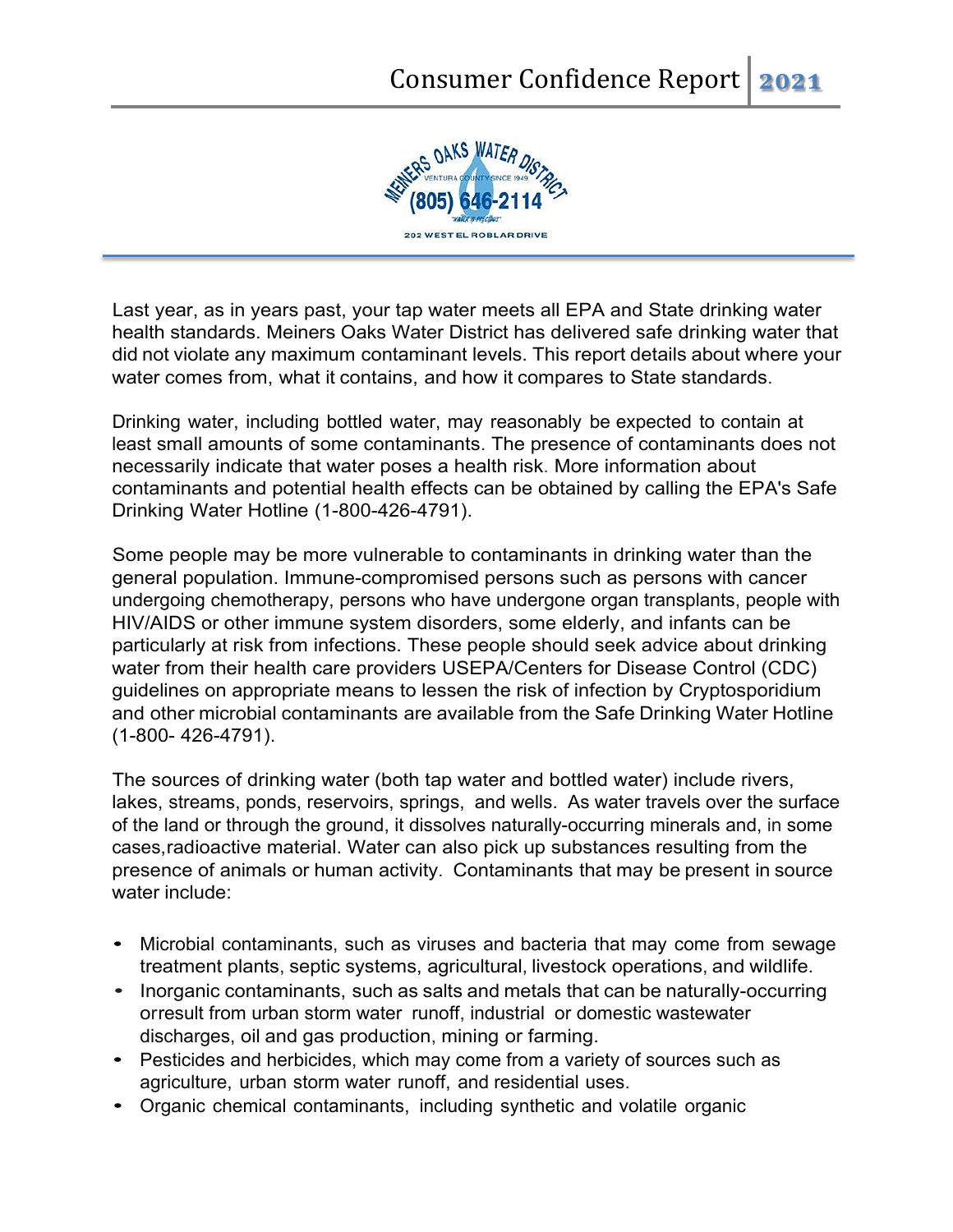chemicals,which are byproducts of industrial processes and petroleum production, and can, also come from gas stations, urban storm water runoff, and septic systems.

- Radioactive contaminants, which can be naturally-occurring or be the result of oil and gas production and mining activities.
- Disposing of unused, unwanted, and expired medications once it was common practice to flush these medications (also known as pharmaceuticals) down the toilet. Your doctor or pharmacist may have directed you to do this. We now know that these substances are bad for our environment - the ground, water, and the air around us. Please return all unused medications to your pharmacist.
- Department of Health and EPA regulations also establish limits for contaminants in bottled water that must provide the same protection for public health.

For more information, please look to (www.nodrugsdownthedrain .org) To ensure that tap water is safe to drink, the USEPA and the California Departmentof Public Health (CDPH) prescribe regulations that limit the number of certain contaminants in water provided by public water systems. Department regulations also establish limits for contaminants in bottled water that must provide the same protection for public health.

## **Sources of your Water**

Your water comes from four District wells drilled 100 to 300 feet into underground aquifers. Two groundwater wells are located at Lomita and Rice, and two wells three miles north of Meiners Oaks. We also have two 4" connections to receive surface waterfrom Lake Casitas, when needed. Customers may receive Lake Casitas surface water if our wells need repair or cannot keep up with system demand. A blend of surface and groundwater is delivered on those occasions.

Water purchased from Casitas is treated by using chloramines: this type of treatment utilizes chlorine mixed with a small amount of ammonia. People on dialysis should ensure that they are using the proper filtration. If you have a fish pond or aquarium, the added ammonia will kill your fish if not properly treated by removing the ammonia content.

### **Water Conservation**

Meiners Oaks Water District would like to remind its customers that a **Stage 3 water shortage** continues, and encourages every customer to stay diligent with their conservation practices. Lake Casitas currently measures at 33.2% of its capacity. Conserving water will help reduce the strain on our wells and lower the amount of water that would need to be purchased from Lake Casitas. It is a precious natural resource that we cannot afford to waste. So please keep in mind to use positive shutoff valves when washing your car or watering your plants or garden. Use low-flow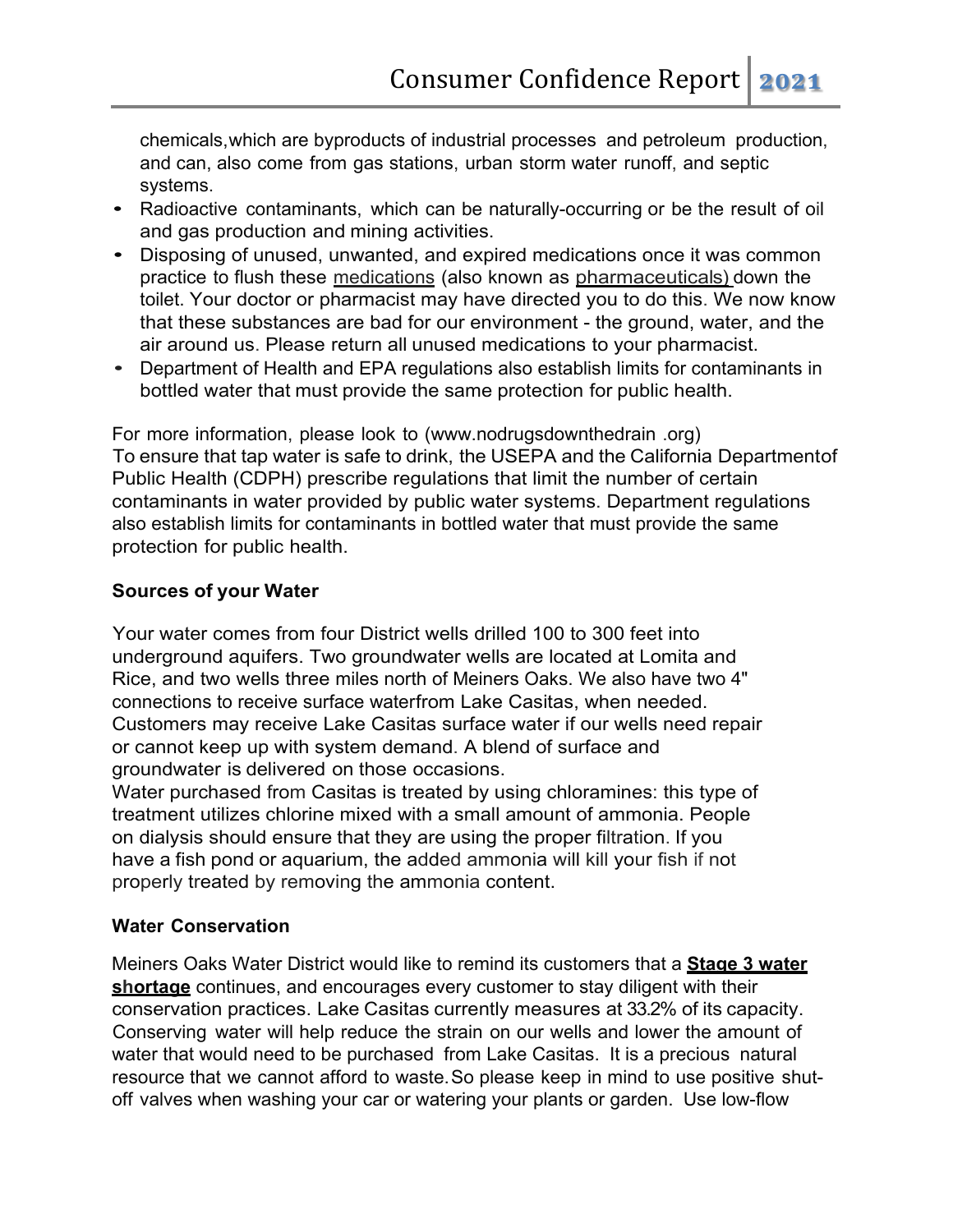shower heads and faucets. Low flow toilets are also a big water saver. If you cannot afford low flow fixtures or any of the many other water-saving devices available to you, as a customer of Meiners Oaks Water District, you are eligible for rebates from Casitas Municipal Water District as a Meiners Oaks Water District customer. Another way to save water is to use smart controllers for your irrigation valves. They are available through Casitas Municipal Water rebate program and most irrigation supply houses. Let Casitas Water know that you are one of our customers and present them a water bill from our District and they will take it from there. Casitas now offers rebates for getting rid of your lawns.

Please contact Casitas MWD at (805) 649-2251 for more information.

Once Lake Casitas level reaches 30% of capacity, the threshold for Stage 4 will be reached; this stage will require a mandatory 40% reduction in use.

Meiners Oaks Water District continues to work on the following projects to expand/support our water portfolio and lessen the amount of water we would have to supplement from Lake Casitas:

- Nitrate removal and blending at our well W-8
- Well Feasibility Study for new source water well (including deep water well)
- Potential Chloramination Station for Wells 4 & 7 (Engineering)

The Meiners Oaks Water Board of Directors passed Resolution 20180417-1 supporting Casitas MWD in their pursuit of bringing State water into the Ojai Valley.

> **For more information about saving water and doing your part go to www.bewaterwise.com or www.meinersoakswater.org or [www.casitaswater.org](http://www.casitaswater.org/)**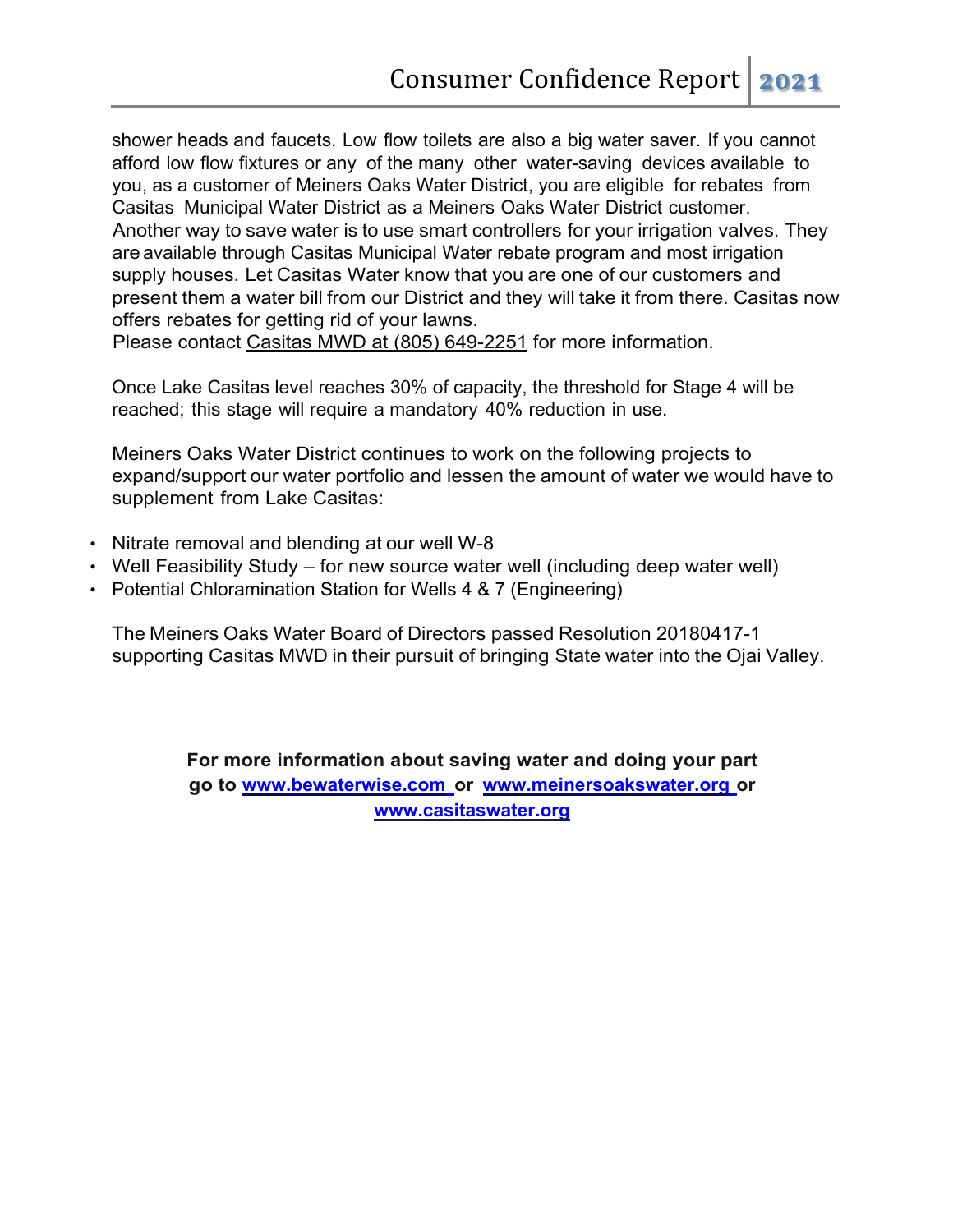## **2021 Consumer Confidence Report**

Water System Name: MEINERS OAKS CWD Report Date: June 2022

*We test the drinking water quality for many constituents as required by state and federal regulations. This report shows the results of our monitoring for the period of January 1 - December 31, 2021.*

### **Este informe contiene información muy importante sobre su agua potable. Tradúzcalo ó hable con alquien que lo entienda bien.**

**Type of water source(s) in use:** According to SWRCB records, the Sources Well 01 and Well 02 are Groundwater under the influence of Surface Water. This Assessment was done using the Default Groundwater System Method. According to SWRCB records, the Sources Well 04, and Well 07 are Groundwater. This Assessment was done using the Default Groundwater System Method.

## **Your water comes from 4 source(s):** Well 01, Well 02, Well 04 and Well 07

**Opportunities for public participation in decisions that affect drinking water quality:** Regularly scheduled water board or city/county council meetings are held at 202 W. El Roblar every 3rd Tuesday of each month at 6:00 pm. Virtual meetings during COVID-19.

For more information about this report, or any questions relating to your drinking water, please call (805) 646-2114 and ask for Justin Martinez or email [justin@meinersoakswater.com](mailto:justin@meinersoakswater.com) or visit our website at [www.meinersoakswater.org.](http://192.168.1.252/fgl/Page2/SectionCustomer/CCR/www.meinersoakswater.org)

| <b>TERMS USED IN THIS REPORT</b>                                                                                                                                                                                                                                                 |                                                                                                                                                                                                                                                                                                      |  |  |  |  |  |
|----------------------------------------------------------------------------------------------------------------------------------------------------------------------------------------------------------------------------------------------------------------------------------|------------------------------------------------------------------------------------------------------------------------------------------------------------------------------------------------------------------------------------------------------------------------------------------------------|--|--|--|--|--|
| Maximum Contaminant Level (MCL): The highest<br>level of contaminant that is allowed in drinking water.<br>Primary MCLs are set as close to the PHGs (or MCLGs)<br>as is economically feasible. Secondary MCLs are set to<br>protect the odor, taste, and appearance of drinking | Secondary Drinking Water Standards (SDWS): MCLs for the<br>contaminants that affect taste, odor, or appearance of the drinking<br>water. Contaminants with SDWSs do not affect the health at the MCL<br>levels.                                                                                      |  |  |  |  |  |
| water.                                                                                                                                                                                                                                                                           | <b>Treatment Technique (TT):</b> A required process intended to reduce<br>the level of a contaminant in drinking water.                                                                                                                                                                              |  |  |  |  |  |
| Maximum Contaminant Level Goal (MCLG): The<br>level of a contaminant in drinking water below which<br>there is no known or expected risk to health. MCLGs are<br>set by the U.S. Environmental Protection Agency<br>(USEPA).                                                     | Regulatory Action Level (AL): The concentration of a contaminant<br>which, if exceeded, triggers treatment or other requirements that a<br>water system must follow.                                                                                                                                 |  |  |  |  |  |
| Public Health Goal (PHG): The level of a contaminant<br>in drinking water below which there is no known or<br>expected risk to health. PHGs are set by the California                                                                                                            | Level 1 Assessment: A Level 1 assessment is a study of the water<br>system to identify potential problems and determine (if possible) why<br>total coliform bacteria have been found in our water system.                                                                                            |  |  |  |  |  |
| Environmental Protection Agency.<br>Maximum Residual Disinfectant Level (MRDL): The<br>highest level of a disinfectant allowed in drinking water.<br>There is convincing evidence that addition of a<br>disinfectant is necessary for control of microbial                       | Level 2 Assessment: A Level 2 assessment is a very detailed study of<br>the water system to identify potential problems and determine (if<br>possible) why an E. coli MCL violation has occurred and/or why total<br>coliform bacteria have been found in our water system on multiple<br>occasions. |  |  |  |  |  |
| contaminants.                                                                                                                                                                                                                                                                    | ND: not detectable at testing limit                                                                                                                                                                                                                                                                  |  |  |  |  |  |
| <b>Maximum Residual Disinfectant Level Goal</b><br>(MRDLG): The level of a drinking water disinfectant                                                                                                                                                                           | <b>mg/L:</b> milligrams per liter or parts per million (ppm)                                                                                                                                                                                                                                         |  |  |  |  |  |
| below which there is no known or expected risk to<br>health. MRDLGs do not reflect the benefits of the use of                                                                                                                                                                    | ug/L: micrograms per liter or parts per billion (ppb)                                                                                                                                                                                                                                                |  |  |  |  |  |
| disinfectants to control microbial contaminants.                                                                                                                                                                                                                                 | NTU: Nephelometric Turbidity Units                                                                                                                                                                                                                                                                   |  |  |  |  |  |
| <b>Primary Drinking Water Standards (PDWS): MCLs</b><br>and MRDLs for the contaminants that affect health along<br>with their monitoring and reporting requirements, and<br>water treatment requirements.                                                                        | umhos/cm: micro mhos per centimeter                                                                                                                                                                                                                                                                  |  |  |  |  |  |

**The sources of drinking water:** (both tap water and bottled water) include rivers, lakes, streams, ponds, reservoirs, springs, and wells. As water travels over the surface of the land or through the ground, it dissolves naturally-occurring minerals and, in some cases, radioactive material, and can pick up substances resulting from the presence of animals or from human activity.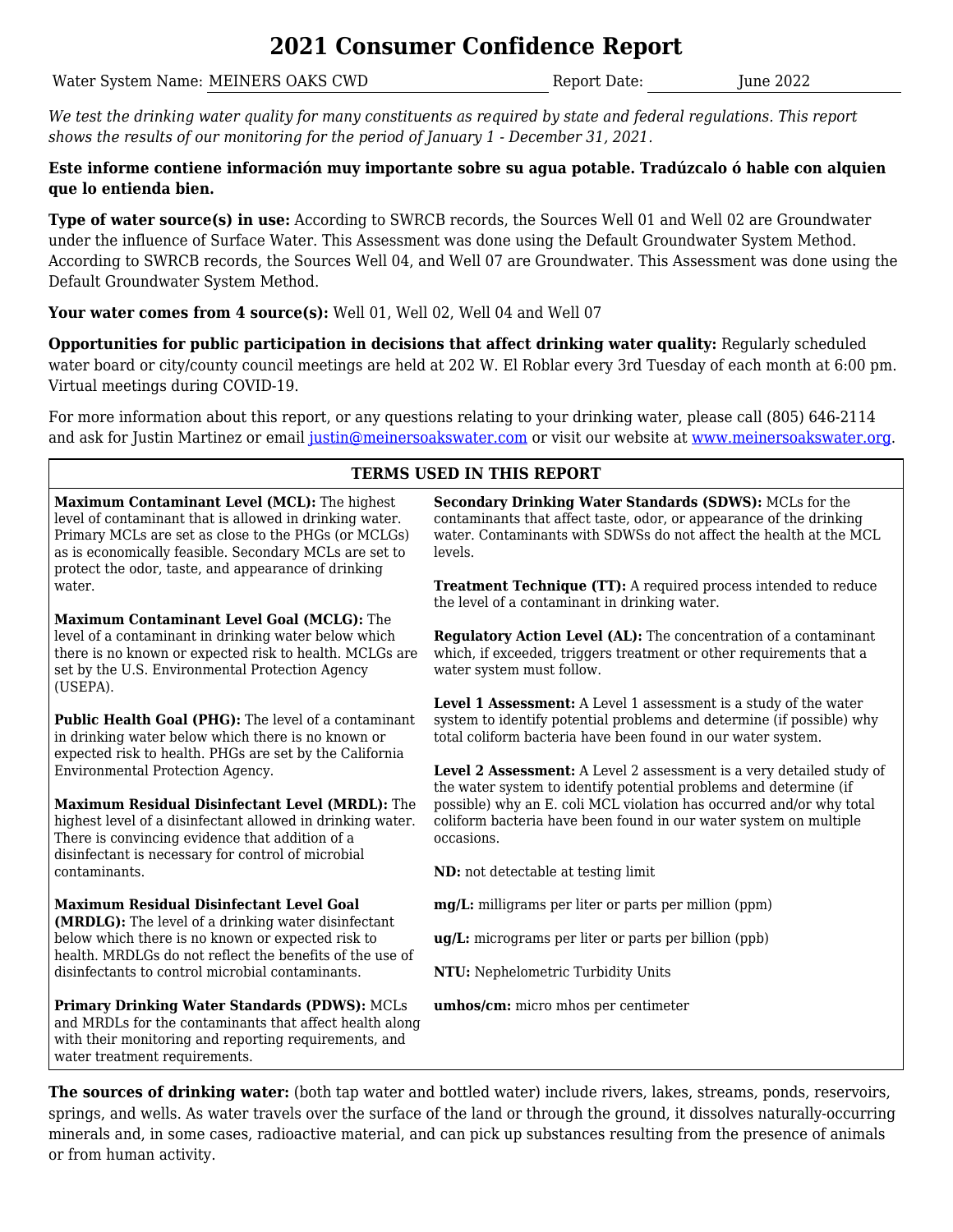### **Contaminants that may be present in source water include:**

- *Microbial contaminants,* such as viruses and bacteria, that may come from sewage treatment plants, septic systems, agricultural livestock operations, and wildlife.
- *Inorganic contaminants,* such as salts and metals, that can be naturally-occurring or result from urban stormwater runoff, industrial or domestic wastewater discharges, oil and gas production, mining, or farming.
- *Pesticides and herbicides,* that may come from a variety of sources such as agriculture, urban stormwater runoff, and residential uses.
- *Organic chemical contaminants,* including synthetic and volatile organic chemicals, that are by-products if industrial processes and petroleum production, and can also come from gas stations, urban stormwater runoff, agricultural application, and septic systems.
- *Radioactive contaminants,* that can be naturally-occurring or be the result of oil and gas production and mining activities.

**In order to ensure that tap water is safe to drink,** the USEPA and the State Water Resource Control Board (State Water Board) prescribe regulations that limit the amount of certain contaminants in water provided by public water systems. State Water Board regulations also establish limits for contaminants in bottled water that provide the same protection for public health.

**Tables 1, 2, 3, 4, 5, 6 and 7 list all of the drinking water contaminants that were detected during the most recent sampling for the constituent.** The presence of these contaminants in the water does not necessarily indicate that the water poses a health risk. The State Water Board allows us to monitor for certain contaminants less than once per year because the concentrations of these contaminants do not change frequently. Some of the data, though representative of the water quality, are more than one year old.

Any violation of MCL, AL or MRDL is highlighted. Additional information regarding the violation is provided later in this report.

| Table 1 - SAMPLING RESULTS SHOWING THE DETECTION OF LEAD AND COPPER               |             |                          |                                   |                                  |     |  |                                                                                                                          |  |
|-----------------------------------------------------------------------------------|-------------|--------------------------|-----------------------------------|----------------------------------|-----|--|--------------------------------------------------------------------------------------------------------------------------|--|
| Lead and Copper<br>(complete if lead or<br>copper detected in<br>last sample set) | Sample Date | No. of<br><b>Samples</b> | 90th percentile<br>level detected | No. Sites<br><b>Exceeding AL</b> |     |  | AL PHG Typical Sources of Contaminant                                                                                    |  |
| Copper (mg/L)                                                                     | (2020)      | 20                       | 0.95                              |                                  | 1.3 |  | Internal corrosion of household<br>plumbing systems; erosion of<br>natural deposits; leaching from<br>wood preservatives |  |

| <b>Table 2 - SAMPLING RESULTS FOR SODIUM AND HARDNESS</b>     |             |                                     |                               |            |                      |                                                                                                                                      |  |  |
|---------------------------------------------------------------|-------------|-------------------------------------|-------------------------------|------------|----------------------|--------------------------------------------------------------------------------------------------------------------------------------|--|--|
| Chemical or<br><b>I</b> IConstituent<br>(and reporting units) | Sample Date | Average<br>Level<br><b>Detected</b> | Range of<br><b>Detections</b> | <b>MCL</b> | <b>PHG</b><br>(MCLG) | <b>Typical Sources of Contaminant</b>                                                                                                |  |  |
| Sodium $(mg/L)$                                               | (2020)      | 58                                  | $55 - 61$                     | Inone      | none                 | Salt present in the water and is<br>generally naturally occurring                                                                    |  |  |
| Hardness (mg/L)                                               | (2020)      | 505                                 | 474 - 554                     | Inone      | none                 | Sum of polyvalent cations present in the<br>water, generally magnesium and<br>calcium, and are usually naturally<br><i>c</i> curring |  |  |

| Table 3 - DETECTION OF CONTAMINANTS WITH A PRIMARY DRINKING WATER STANDARD |             |                                     |                               |                      |                                 |                                                                                                                                 |  |  |
|----------------------------------------------------------------------------|-------------|-------------------------------------|-------------------------------|----------------------|---------------------------------|---------------------------------------------------------------------------------------------------------------------------------|--|--|
| Chemical or<br><b>I</b> IConstituent<br>(and reporting units)              | Sample Date | Average<br>Level<br><b>Detected</b> | Range of<br><b>Detections</b> | <b>MCL</b><br>[MRDL] | <b>PHG</b><br>(MCLG)<br>[MRDLG] | <b>Typical Sources of Contaminant</b>                                                                                           |  |  |
| $\Lambda$ rsenic (ug/L)                                                    | (2020)      | ND                                  | $ND - 2$                      | 10                   | 0.004                           | Erosion of natural deposits; runoff from<br>orchards, glass and electronics production<br>lwastes                               |  |  |
| $\parallel$ Fluoride (mg/L)                                                | (2020)      | 0.5                                 | $0.4 - 0.6$                   |                      |                                 | Erosion of natural deposits; water additive<br>that promotes strong teeth; discharge<br>from fertilizer and aluminum factories. |  |  |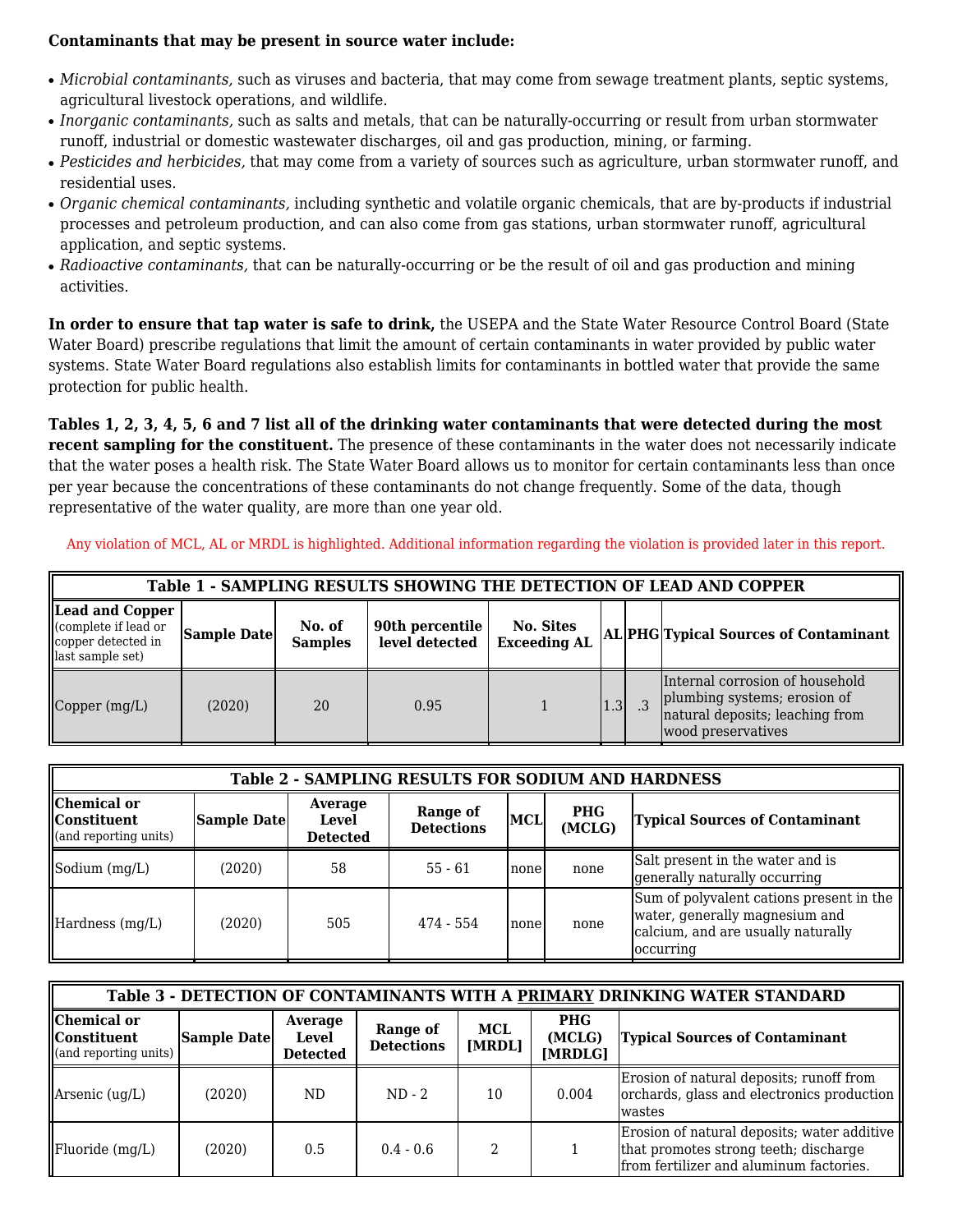| Nitrate as N<br>(mg/L)                        | (2021) | 5.4 | $0.7 - 7.3$ | 10 | 10 | Runoff and leaching from fertilizer use;<br>leaching from septic tanks and sewage;<br>erosion of natural deposits                                                                           |
|-----------------------------------------------|--------|-----|-------------|----|----|---------------------------------------------------------------------------------------------------------------------------------------------------------------------------------------------|
| $N$ itrate + Nitrite<br>as $N \text{ (mg/L)}$ | (2020) | 3.3 | $ND - 6.9$  | 10 | 10 | Runoff and leaching from fertilizer use;<br>leaching from septic tanks and sewage;<br>erosion of natural deposits                                                                           |
| Selenium (ug/L)                               | (2020) |     | $6 - 11$    | 50 | 30 | Discharge from petroleum, glass, and<br>metal refineries; erosion of natural<br>deposits; discharge from mines and<br>chemical manufacturers; runoff from<br>livestock lots (feed additive) |

| Table 4 - DETECTION OF CONTAMINANTS WITH A SECONDARY DRINKING WATER STANDARD |                    |                                     |                               |      |                      |                                                                 |  |  |  |
|------------------------------------------------------------------------------|--------------------|-------------------------------------|-------------------------------|------|----------------------|-----------------------------------------------------------------|--|--|--|
| Chemical or<br>  Constituent<br>(and reporting units)                        | <b>Sample Date</b> | Average<br>Level<br><b>Detected</b> | Range of<br><b>Detections</b> | MCL  | <b>PHG</b><br>(MCLG) | <b>Typical Sources of Contaminant</b>                           |  |  |  |
| Chloride (mg/L)                                                              | (2020)             | 41                                  | $24 - 61$                     | 500  | n/a                  | Runoff/leaching from natural<br>deposits; seawater influence    |  |  |  |
| $\vert$ Iron (ug/L)                                                          | (2020)             | ND.                                 | ND - 120                      | 300  | n/a                  | Leaching from natural deposits;<br>Industrial wastes            |  |  |  |
| Specific Conductance<br>(umbos/cm)                                           | (2020)             | 1188                                | 1120 - 1220                   | 1600 | n/a                  | Substances that form ions when in<br> water; seawater influence |  |  |  |
| Sulfate (mg/L)                                                               | (2020)             | 295                                 | $236 - 373$                   | 500  | n/a                  | Runoff/leaching from natural<br>deposits; industrial wastes     |  |  |  |
| <b>I</b> Total Dissolved Solids<br>$\parallel$ (mg/L)                        | (2020)             | 780                                 | 740 - 850                     | 1000 | n/a                  | Runoff/leaching from natural deposits                           |  |  |  |
| Turbidity (NTU)                                                              | (2020)             | 0.1                                 | $ND - 0.2$                    | 5.   | n/a                  | lSoil runoff                                                    |  |  |  |

| <b>Table 5 - DETECTION OF UNREGULATED CONTAMINANTS</b>                  |                                                                                                                                                                  |     |             |  |                                                                                                       |  |  |  |
|-------------------------------------------------------------------------|------------------------------------------------------------------------------------------------------------------------------------------------------------------|-----|-------------|--|-------------------------------------------------------------------------------------------------------|--|--|--|
| Chemical or<br><b>Constituent</b><br>$\mathbf{u}$ (and reporting units) | Range of<br><b>Notification</b><br><b>Average Level</b><br>Sample Date<br><b>Typical Sources of Contaminant</b><br><b>Detections</b><br><b>Detected</b><br>Level |     |             |  |                                                                                                       |  |  |  |
| Boron $(mg/L)$                                                          | (2020)                                                                                                                                                           | 0.7 | $0.6 - 0.7$ |  | Boron exposures resulted in<br>decreased fetal weight<br>(developmental effects) in newborn<br>lrats. |  |  |  |

| <b>Table 6 - ADDITIONAL DETECTIONS</b>                       |        |                                         |                                                           |     |         |  |  |  |  |
|--------------------------------------------------------------|--------|-----------------------------------------|-----------------------------------------------------------|-----|---------|--|--|--|--|
| Chemical or Constituent Sample Date<br>(and reporting units) |        | <b>Average Level</b><br><b>Detected</b> | Range of Detections Notification Level Typical Sources of |     |         |  |  |  |  |
| $\alpha$ calcium $(mg/L)$                                    | (2020) | 139                                     | $129 - 151$                                               | n/a | $\ln/a$ |  |  |  |  |
| Magnesium (mg/L)                                             | (2020) | 38                                      | $36 - 43$                                                 | n/a | $\ln/a$ |  |  |  |  |
| $\vert$ pH (units)                                           | (2020) | 7.1                                     | n/a                                                       | n/a | ln/a    |  |  |  |  |
| Alkalinity (mg/L)                                            | (2020) | 240                                     | $210 - 270$                                               | n/a | ln/a    |  |  |  |  |
| Aggressiveness Index                                         | (2020) | 12                                      | $11.9 - 12.1$                                             | n/a | ln/a    |  |  |  |  |
| Langelier Index                                              | (2020) | 0.11                                    | $0.04 - 0.2$                                              | n/a | ln/a    |  |  |  |  |

| Table 7 - DETECTION OF DISINFECTANT/DISINFECTANT BYPRODUCT RULE |                    |                                     |                               |                      |                      |           |                                                         |  |
|-----------------------------------------------------------------|--------------------|-------------------------------------|-------------------------------|----------------------|----------------------|-----------|---------------------------------------------------------|--|
| Chemical or<br>  Constituent<br>(and reporting units)           | <b>Sample Date</b> | Average<br>Level<br><b>Detected</b> | Range of<br><b>Detections</b> | <b>MCL</b><br>(MRDL) | <b>PHG</b><br>(MCLG) | Violation | <b>Typical Sources of</b><br><b>Contaminant</b>         |  |
| Total Trihalomethanes<br>$\Gamma$ [THMs] (ug/L)                 | (2021)             | 42                                  | $1 - 46$                      | 80                   | n/a                  | No        | By-product of drinking<br>water disinfection            |  |
| Chlorine (mg/L)                                                 | (2021)             | 1.97                                | $0.2 - 2.6$                   | 4.0                  | 4.0                  | N0.       | Drinking water<br>disinfectant added for<br>ltreatment. |  |
| Haloacetic Acids (five)<br>(ug/L)                               | (2021)             | 57                                  | ND - 57                       | 60                   | n/a                  | N0.       | By-product of drinking<br>lwater disinfection           |  |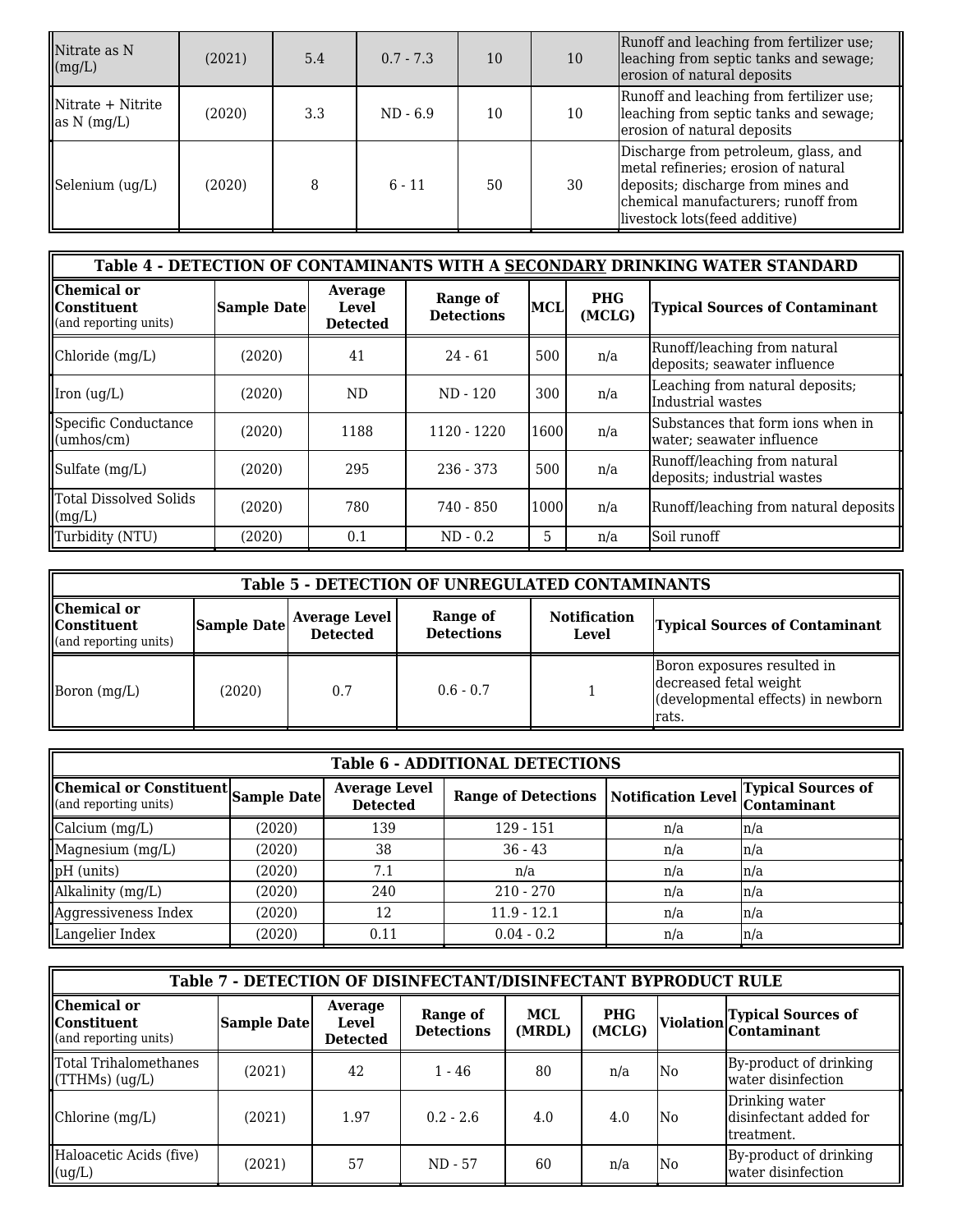# **Additional General Information on Drinking Water**

Drinking water, including bottled water, may reasonably be expected to contain at least small amounts if some contaminants. The presence of contaminants does not necessarily indicate that the water poses a health risk. More information about contaminants and potential health effects can be obtained by calling the USEPA's Safe Drinking Water Hotline (1-800-426-4791).

Some people may be more vulnerable to contaminants in drinking water than the general population. Immunocompromised persons such as persons with cancer undergoing chemotherapy, persons who have undergone organ transplants, people with HIV/AIDS or other immune system disorders, some elderly, and infants can be particularly at risk from infections. These people should seek advice about drinking water from their health care providers. USEPA/Centers for Disease Control (CDC) guidelines on appropriate means to lessen the risk of infection by *Cryptosporidium* and other microbial contaminants are available from the Safe Drinking Water Hotline (1-800-426-4791).

Lead Specific Language for Community Water Systems: If present, elevated levels of lead can cause serious health problems, especially for pregnant women and young children. Lead in drinking water is primarily from materials and components associated with the service lines and home plumbing. *Meiners Oaks Water District* is responsible for providing high quality drinking water, but cannot control the variety of materials used in plumbing components. When your water has been sitting for several hours, you can minimize the potential for lead exposure by flushing your tap for 30 seconds to 2 minutes before using water for drinking or cooking. If you are concerned about lead in your water, you may wish to have your water tested. Information on lead in drinking water, testing methods, and steps you can take to minimize exposure is available from the Safe Drinking Water Hotline or at [http://www.epa.gov/lead.](http://www.epa.gov/safewater/lead)

# **Summary Information for Violation of a MCL, MRDL, AL, TT, or Monitoring and Reporting Requirement**

|                  | VIOLATION OF A MCL, MRDL, AL, TT, OR MONITORING AND REPORTING REQUIREMENT |                 |                                                            |                                                                                                                                                                                                                                                                                                                                                                                                                                                 |  |  |  |  |  |  |
|------------------|---------------------------------------------------------------------------|-----------------|------------------------------------------------------------|-------------------------------------------------------------------------------------------------------------------------------------------------------------------------------------------------------------------------------------------------------------------------------------------------------------------------------------------------------------------------------------------------------------------------------------------------|--|--|--|--|--|--|
| <b>Violation</b> | <b>Explanation</b>                                                        | <b>Duration</b> | <b>Actions Taken To</b><br>Correct the<br><b>Violation</b> | <b>Health Effects Language</b>                                                                                                                                                                                                                                                                                                                                                                                                                  |  |  |  |  |  |  |
| Copper*          |                                                                           |                 |                                                            | Copper is an essential<br>nutrient, but some people<br>who use water containing<br>copper in excess of the<br>action level over a relatively<br>short amount of time may<br>experience gastrointesteinal<br>distress. Some people who<br>drink water containing<br>copper in excess of the<br>action level over many years<br>may suffer liver or kidney<br>damage. People with<br>Wilson's Disease should<br>consult their personal<br>doctor. |  |  |  |  |  |  |

**\*About your Copper:** The Copper Action Level of 1.3 mg/L is based on the 90th percentile of sample results. Of the 20 samples collected in 2020, only 1 site exceeded 1.3 mg/L and the 90<sup>th</sup> percentile was under 1.3 mg/L at 0.95 mg/L.

**About your Nitrate as N:** Nitrate above 5 mg/L as nitrogen (50 percent of the MCL), but below 10 mg/L as nitrogen (the MCL); Nitrate in drinking water at levels above 10 mg/L is a health risk for infants of less than six months of age. Such nitrate levels in drinking water can interfere with the capacity of the infant's blood to carry oxygen, resulting in a serious illness; symptoms include shortness of breath and blueness of the skin. Nitrate levels above 10 mg/L may also affect the ability of the blood to carry oxygen in other individuals, such as pregnant women and those with certain specific enzyme deficiencies. If you are caring for an infant, or you are pregnant, you should ask advice from your health care provider.